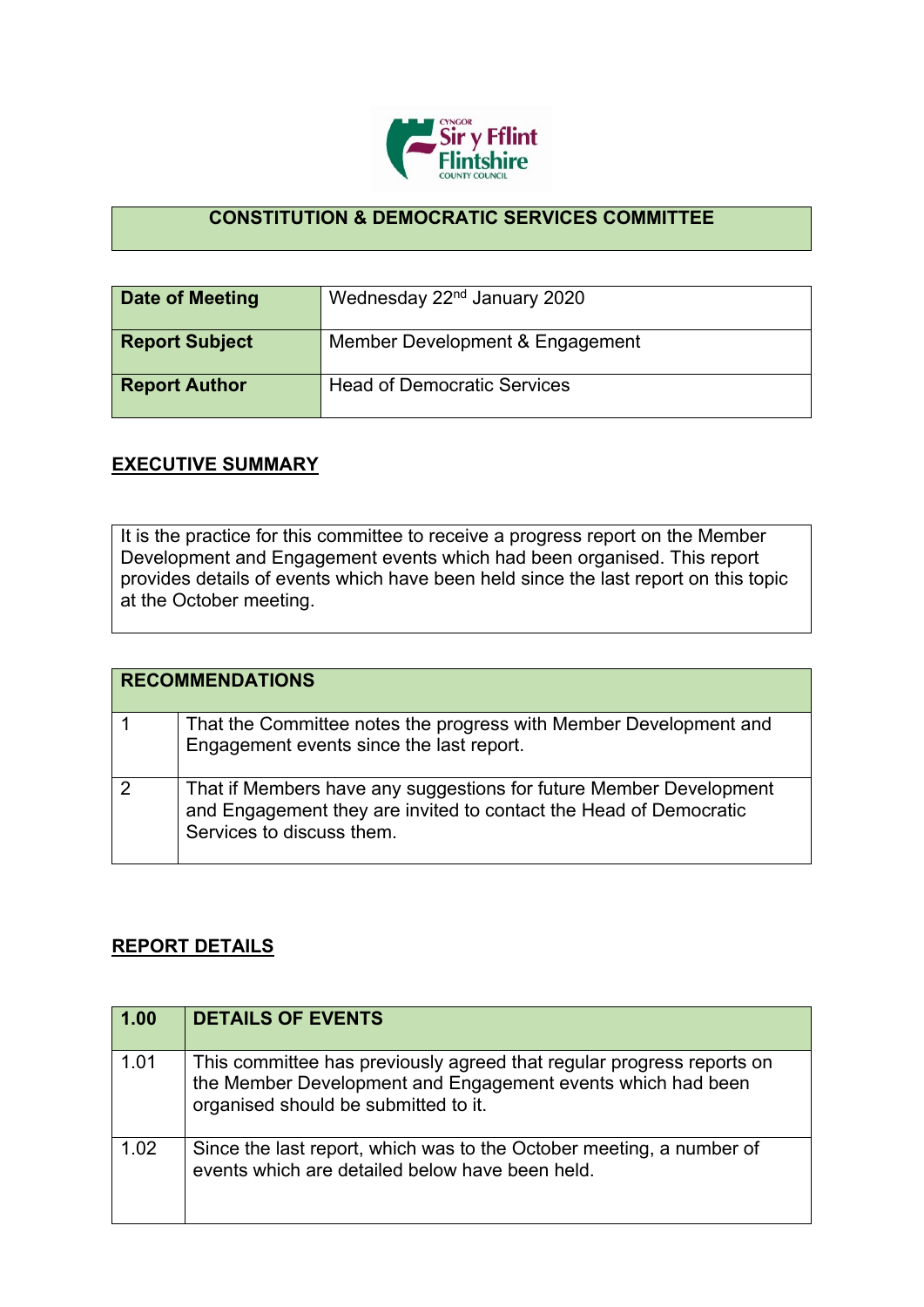|      | <b>Event</b>                                                                                                                                                                                                                                                                                                                                                                                                         | Date and times                   | <b>Number attended</b> |
|------|----------------------------------------------------------------------------------------------------------------------------------------------------------------------------------------------------------------------------------------------------------------------------------------------------------------------------------------------------------------------------------------------------------------------|----------------------------------|------------------------|
|      | GWe workshop                                                                                                                                                                                                                                                                                                                                                                                                         | 18 <sup>th</sup> November<br>2pm | 18                     |
|      | <b>County Lines/Modern</b><br>Slavery training                                                                                                                                                                                                                                                                                                                                                                       | 2nd December<br>10am             | 6                      |
|      | Counter terrorism and<br>prevention training                                                                                                                                                                                                                                                                                                                                                                         | 5 <sup>th</sup> December<br>10am | 3                      |
|      | <b>Treasury Management</b><br>briefing                                                                                                                                                                                                                                                                                                                                                                               | 11th December<br>10am            | 12                     |
|      | <b>County Lines/Modern</b><br>Slavery training                                                                                                                                                                                                                                                                                                                                                                       | 16 <sup>th</sup> December        | 5                      |
| 1.03 | There was an open 'drop in session' for any Members who wanted to<br>discuss how the Local Democracy & Boundary Commission proposals<br>would affect their ward on the afternoon of 24 <sup>th</sup> October. This was<br>attended by 12 Members. On 28 <sup>th</sup> October at 4pm, there was an all<br>Member Electoral Ward review workshop, which was used to inform the<br>report to Council on 19th November. |                                  |                        |
| 1.04 | The outcome of the Electoral Wards review was reported to Council and<br>subsequently, our response to the Local Democracy & Boundary<br>Commission was circulated to all Members.                                                                                                                                                                                                                                   |                                  |                        |

| $\vert$ 2.00 | <b>RESOURCE IMPLICATIONS</b>                                                                                                                     |
|--------------|--------------------------------------------------------------------------------------------------------------------------------------------------|
| 2.01         | There is a small training budget which can be accessed if necessary: most<br>development sessions are provided using the Council's own officers. |

| 3.00         | <b>CONSULTATIONS REQUIRED / CARRIED OUT</b> |
|--------------|---------------------------------------------|
| $\vert 3.01$ | None.                                       |

| 4.00 | <b>RISK MANAGEMENT</b>                                                                                    |
|------|-----------------------------------------------------------------------------------------------------------|
| 4.01 | The provision of information through workshops and briefings contributes<br>to effective risk management. |